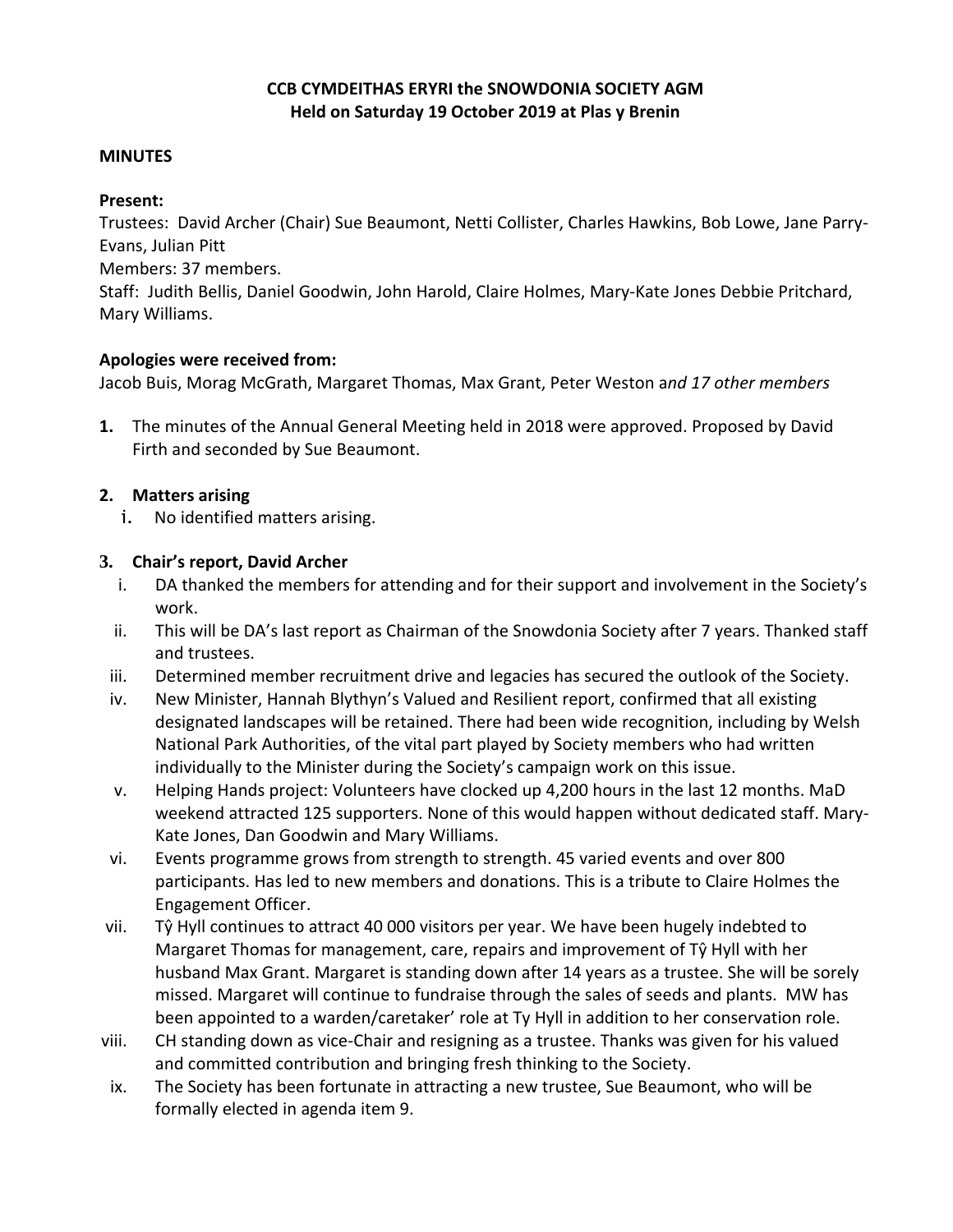- x. From April 2020 there will be a small increase in membership fees after 5 years since the last increase. Details of these increases are set out in the autumn 2019 magazine. This money will be well spent in protecting the beauty and diversity of Snowdonia.
- xi. Thanks given to Debbie, the Membership and Communications Officer who manages the office and interest of members. She is also part of the brilliant magazine editorial team.
- xii. Thanks also given to members for feedback and contribution to the magazine. Sir Simon Jenkins Vice-President wrote "with thanks for yet another admirable edition of the Society's journal" and enclosed a significant financial contribution.
- xiii. A word about our new President, Roger Thomas. He very much regrets that he can't be with us today but asked me to say that he feels honoured to be elected as President and looks forward to taking up the role.
- xiv. DA has had the pleasure of working with John for over five years and during this time the Society has grown, largely due to John's drive and dedication. He leads a committed, enthusiastic and happy team.
- xv. Standing down as Chair DA believes that Julian Pitt, is the ideal person to take up the reins.

### **4. Project Manager's report, Mary-Kate Jones**

- i. Mary-Kate Jones gave a brief summary of the Project's work during the year:
	- 4,424 volunteering hours
	- 82km footpaths maintained
	- 3ha rhododendron cleared
	- 123 conservation days
	- 3,000 trees planted
	- 1,450kg of litter collected including 860 plastic bottles
- ii. Thanks given to Owain who has now left the Snowdonia Society. Welcome to Mary Williams who replaced Owain Thomas. Thanks given to Dan who worked hard over summer to keep up with the practical work.

### **5. Director's Report, John Harold**

- i. John outlined the links between our Society's purpose, our strategic goals and the evolving work on the Action Plan which sets out how these link to our day to day work.
- ii. Putting ideas into motion takes effort; John drew attention to the extensive, largely invisible work behind the scenes to deliver our practical work, our policy work and our public engagement, and gave his thanks to the team and to volunteers and partner organisations who make this possible.
- iii. Upcoming projects: Carneddau project, slate trail, Snowdon litter project. Supporting communities. Lots of work on the horizon.
- iv. Engagement: This is where we get our future members. Activities with young members of the community e.g. schools.
- v. Pleased to say that the membership numbers are moving in the right direction.
- vi. Members were invited to put ideas forward and come and talk to us about how the Society can strengthen.
- vii. A key challenge now is retaining traditional forms of land management What would be lost if we lose traditional farming? What will be the effect Example given of the Snowdon beetle,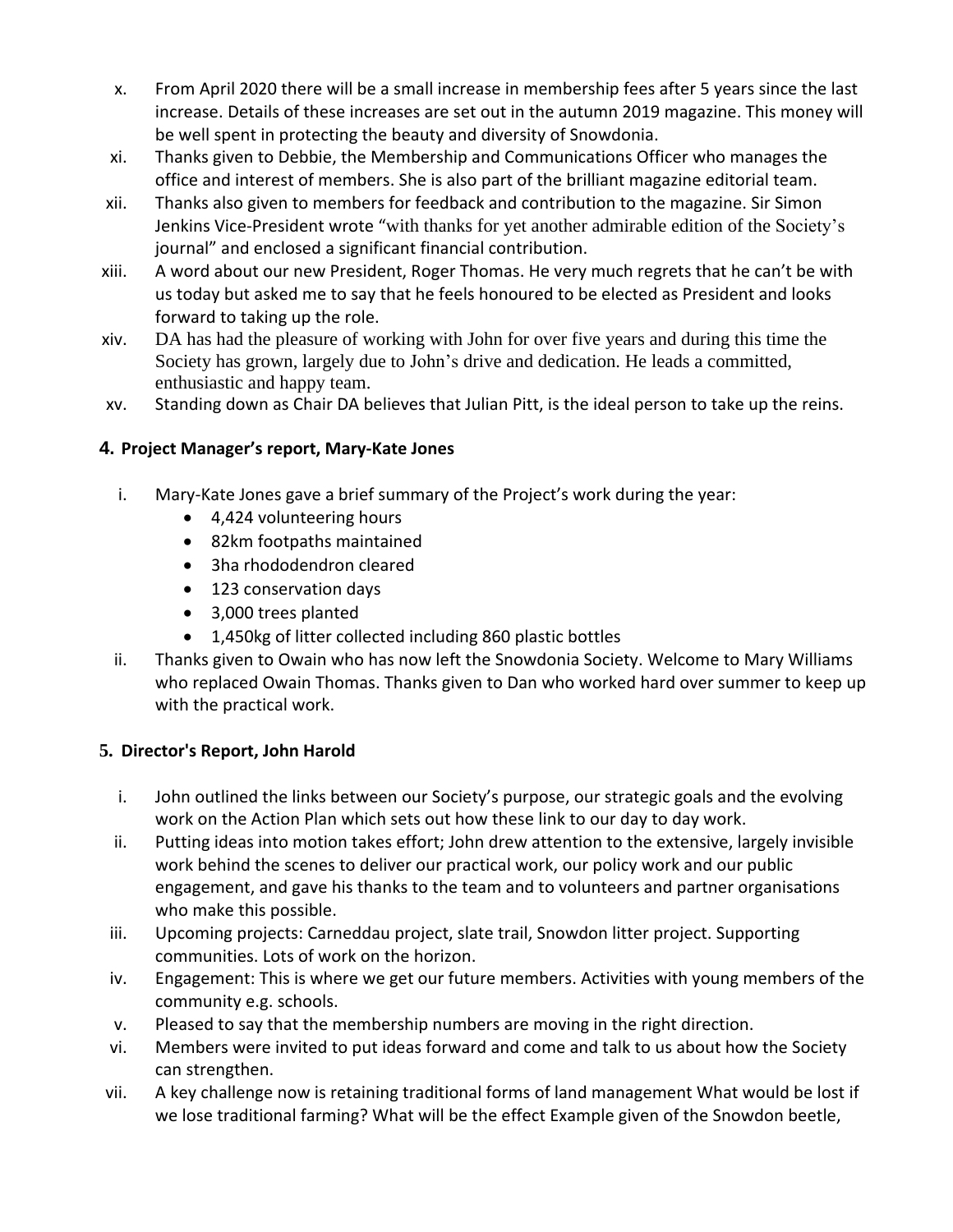found only in a tiny area, its food plant is wild thyme, and extensive upland grazing is essential to its future prospects.

viii. Thanks given to DA for his patience, thoughtfulness, quiet and knowledgeable input and direction over the last 5.5 years. Glad to say that he is not quite getting away as he is staying on as a trustee.

## **6. Finance Report, Judith Bellis**

DA introduced Judith Bellis, accountant.

- i. An ongoing problem with HSBC bank Direct Debits was explained. A number of Direct Debits had not been collected by the bank. HSBCs repeated failure to address the problem meant that there was little alternative other than to report the matter to the financial ombudsman – with the intention of switching banks once this has been resolved.
- ii. Accounts summary was explained to members. Full accounts are available on the website and a summary was sent out with the magazine.
- iii. Positive points to highlight were that membership figures have increased slightly and there had been continued success in securing grant funding for practical work.
- iv. Thanked members for their contribution to the Society.

# **7. Questions to Director and Officers**

DA invited questions at the end of the conference.

# **8. Adoption of Reports and Accounts**

# *i. Motion to adopt the Annual Report and Accounts for the year ending 30th June 2019* The motion to adopt the 2018/19 Annual Report and summary of the accounts for the year ending 30 June 2019 was proposed by Bob Lowe, seconded by David Firth and carried nem con.

# *ii. Motion to reappoint Bennet Brooks as independent examiners of the Society's Accounts for 2019/20*

A motion to appoint Bennett Brooks as independent examiners of the Society's accounts for 2019/20 was proposed by Bob Lowe, seconded by Julian Pitt, and carried *nem con.*

# **9. Election of Officers and Members of the Executive Committee**

The election of all of the following was approved (proposed by Netti Collister, seconded by Christine Lewis, and carried *nem con*):

- − President: Roger Thomas.
- − Vice-presidents: His Honour Huw Morgan Daniel CVO, KStJ, David Firth, Sir John Houghton, Sir Simon Jenkins, Dr Morag McGrath.
- − Chair: Julian Pitt.
- − Trustees: David Archer, Sue Beaumont, Netti Collister. Bob Lowe and Paul Nickson.

## **10. Any Other Business**